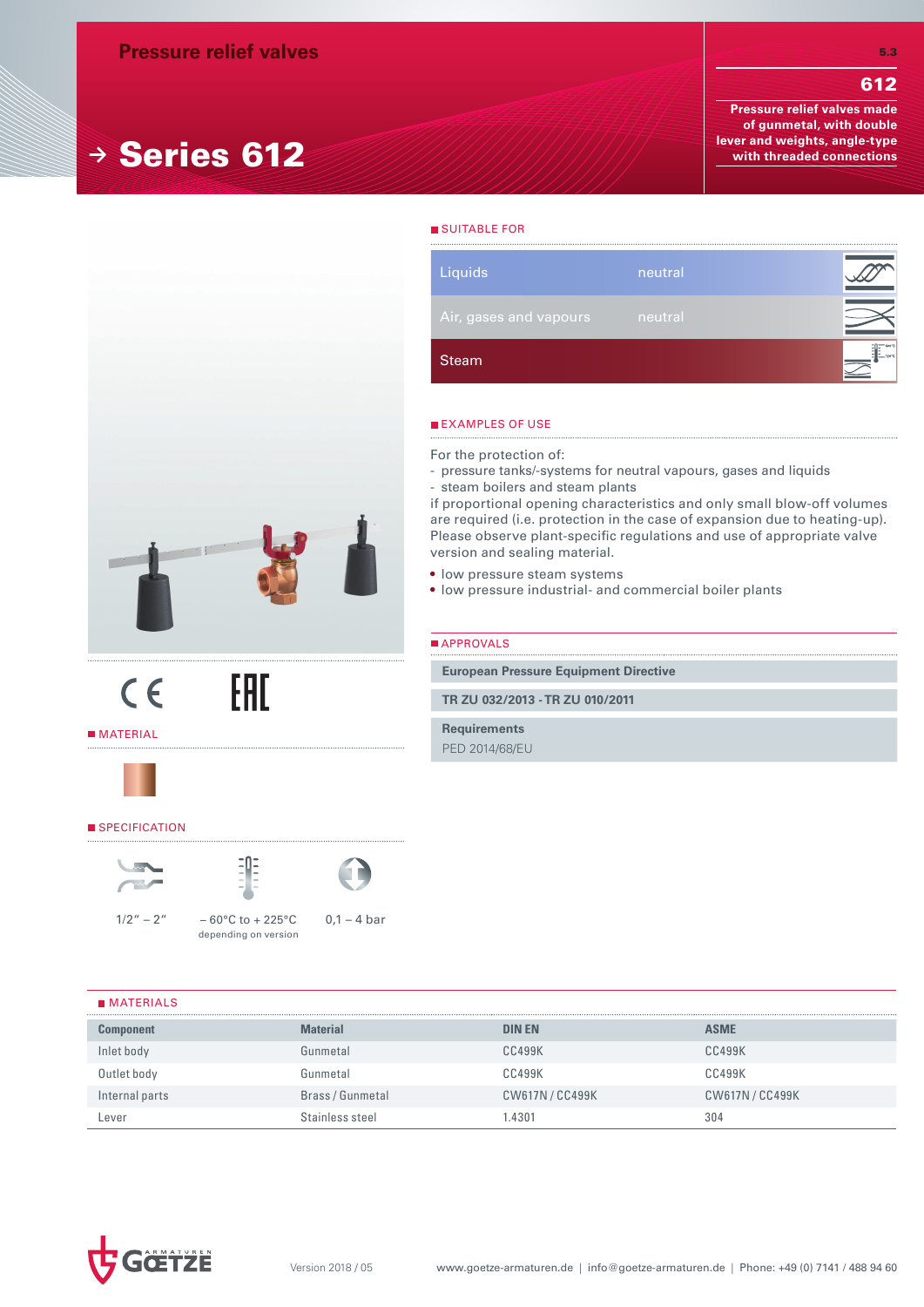Series 612 VALVE VERSION

s Standard, non-gastight version for neutral media without counter pressure. With double lever and 2 weights for exact<br>adjustment and functioning within a small pressure range.

**MEDIUM** 

GF gaseous and liquid Air, vapours, gases, liquids and - depending on seal - also for steam

TYPE OF LIFTING MECHANISM

**L** Lifting by lever. Disc can be lifted and turned.

# AVAILABLE NOMINAL DIAMETERS AND CONNECTION SIZES

| <b>Nominal diameter DN</b> |               | 15           | 20      | 25            | 32            | 40      | 50 |
|----------------------------|---------------|--------------|---------|---------------|---------------|---------|----|
| $1/2$ " (15)<br>Inlet      |               | $3/4$ " (20) | 1''(25) | $11/4$ " (32) | $11/2$ " (40) | 2''(50) |    |
|                            | $1/2$ " (15)  | П            |         |               |               |         |    |
|                            | $3/4$ " (20)  |              |         |               |               |         |    |
| <b>Outlet</b>              | $1''$ (25)    |              |         |               |               |         |    |
|                            | $11/4$ " (32) |              |         |               |               |         |    |
|                            | $11/2$ " (40) |              |         |               |               |         |    |
|                            | 2''(50)       |              |         |               |               |         |    |

| <b>TIONS</b><br>.- OF CONNECTION INLET / OUTLET THREADED CONNECT |  |
|------------------------------------------------------------------|--|
|                                                                  |  |
|                                                                  |  |

| Standard | Female thread BSP-P / Female thread BSP-P | DIN EN ISO 228-1 / DIN EN ISO 228-1 |
|----------|-------------------------------------------|-------------------------------------|
|          |                                           |                                     |

| <b>SEALS</b> |                         |                      |                                      |
|--------------|-------------------------|----------------------|--------------------------------------|
| <b>NBR</b>   | Nitrile rubber          | Elastomere flat seal | $-30^{\circ}$ C to +130 $^{\circ}$ C |
| <b>PTFE</b>  | Polytetrafluoroethylene | Flat seal            | $-60^{\circ}$ C to $+225^{\circ}$ C  |

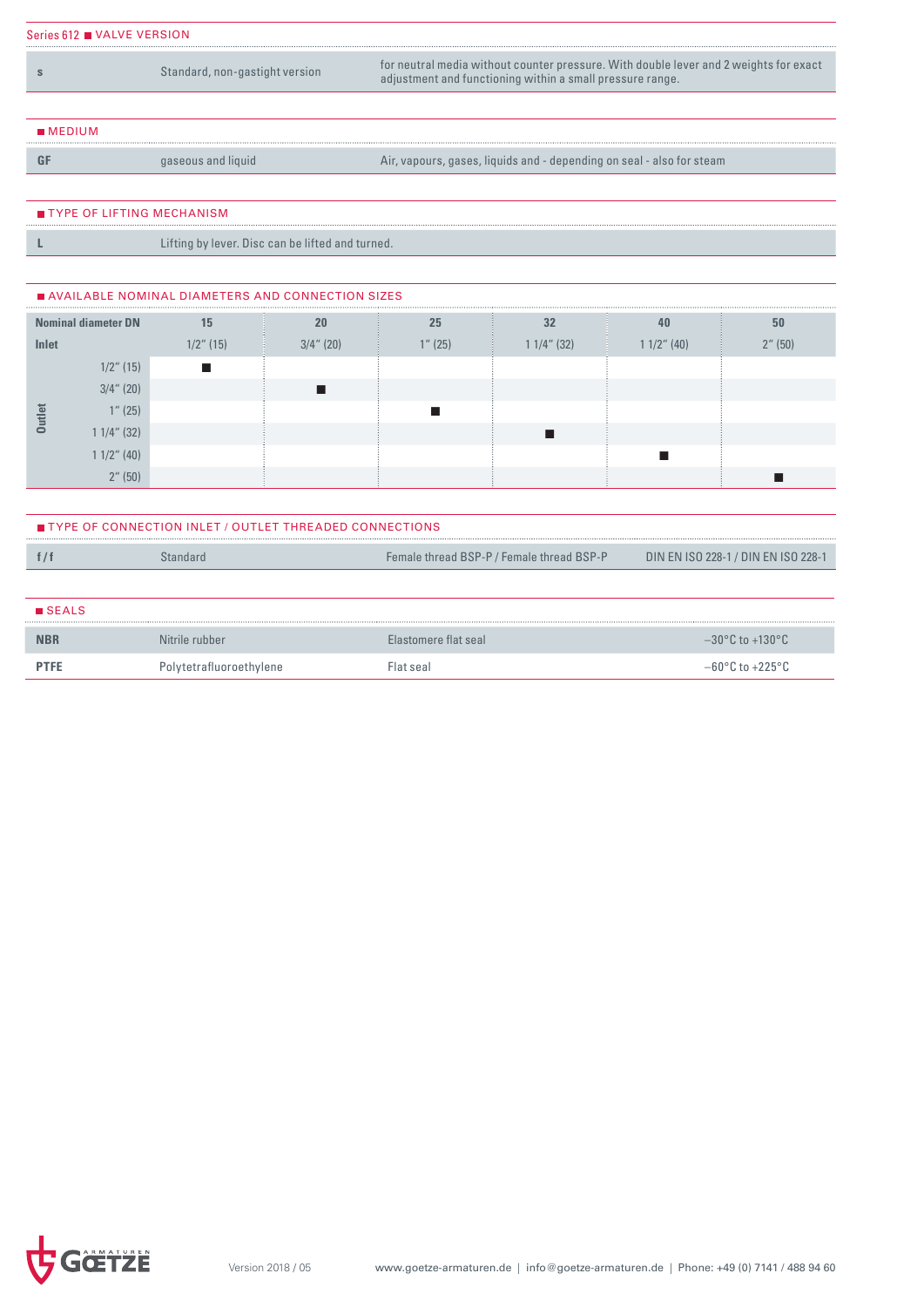#### NOMINAL DIAMETERS, CONNECTIONS, INSTALLATION DIMENSIONS

| Series 612: Connection, installation dimensions, ranges of adjustment |           |               |              |                  |               |               |                  |  |  |  |  |
|-----------------------------------------------------------------------|-----------|---------------|--------------|------------------|---------------|---------------|------------------|--|--|--|--|
| <b>Nominal diameter</b>                                               | <b>DN</b> | 15            | 20           | 25               | 32            | 40            | 50               |  |  |  |  |
| <b>Connection DIN EN ISO 228</b>                                      | G         | $1/2$ " (15)  | $3/4$ " (20) | 1" (25)          | $11/4$ " (32) | $11/2$ " (40) | $2^{\circ} (50)$ |  |  |  |  |
| <b>Outlet DIN EN ISO 228</b>                                          | G         | $1/2$ " (15)  | $3/4$ " (20) | $1^{\circ}$ (25) | $11/4$ " (32) | $11/2$ " (40) | $2^{\circ} (50)$ |  |  |  |  |
| <b>Installation dimensions</b>                                        |           | 330           | 325          | 430              | 625           | 640           | 765              |  |  |  |  |
| in mm                                                                 |           | 20            | 23           | 30               | 38            | 38            | 50               |  |  |  |  |
|                                                                       | н         | 74            | 85           | 100              | 115           | 120           | 150              |  |  |  |  |
|                                                                       |           | 30            | 35           | 41               | 45            | 51            | 60               |  |  |  |  |
|                                                                       | S         | 120           | 130          | 165              | 195           | 180           | 245              |  |  |  |  |
|                                                                       | <b>SW</b> | 28            | 34           | 41               | 52            | 58            | 70               |  |  |  |  |
|                                                                       | do        | 13            | 19           | 25               | 30            | 38            | 50               |  |  |  |  |
| <b>Weight of the valve</b>                                            | kg        | 0,6           | 0,73         | 1,3              | 2,1           | 2,6           | 4,2              |  |  |  |  |
| Counterweight                                                         | kg        | $2\times0.67$ | 2x1,36       | 2x2,2            | 2x2,2         | 2x3,55        | 2x6,5            |  |  |  |  |
| <b>Range of adjustment</b>                                            | bar       | $0,1 - 4$     | $0,1 - 4$    | $0.1 - 4$        | $0,1 - 4$     | $0,1 - 4$     | $0,1 - 4$        |  |  |  |  |

## MAIN DIMENSIONS, INSTALLATION DIMENSIONS



| INDIVIDUAL SELECTION / VALVE CONFIGURATION |   |               |                   |                               |       |                        |       |                        |            |                |                  |                 |
|--------------------------------------------|---|---------------|-------------------|-------------------------------|-------|------------------------|-------|------------------------|------------|----------------|------------------|-----------------|
| Valve ver-<br><b>Series</b><br>sion        |   | <b>Medium</b> | Lifting<br>device | <b>Nominal</b><br>diameter DN |       | <b>Connection type</b> |       | <b>Connection size</b> |            | <b>Options</b> | Pressure range / | <b>Quantity</b> |
|                                            |   |               |                   |                               | Inlet | Outlet                 | Inlet | Outlet                 |            |                | set pressure     |                 |
| 612                                        | s | <b>GF</b>     |                   | 25                            |       |                        | 25    | 25                     | <b>NBR</b> |                | $0.1 - 4.0$      |                 |
| 612                                        | s | <b>GF</b>     |                   |                               |       |                        |       |                        |            |                |                  |                 |
| 612                                        | s | <b>GF</b>     |                   |                               |       |                        |       |                        |            |                |                  |                 |
| 612                                        | S | <b>GF</b>     |                   |                               |       |                        |       |                        |            |                |                  |                 |

## **ENQUIRY**

Copy and send to: order@goetze-armaturen.de.

Order form easily to be found online under the section for each series.